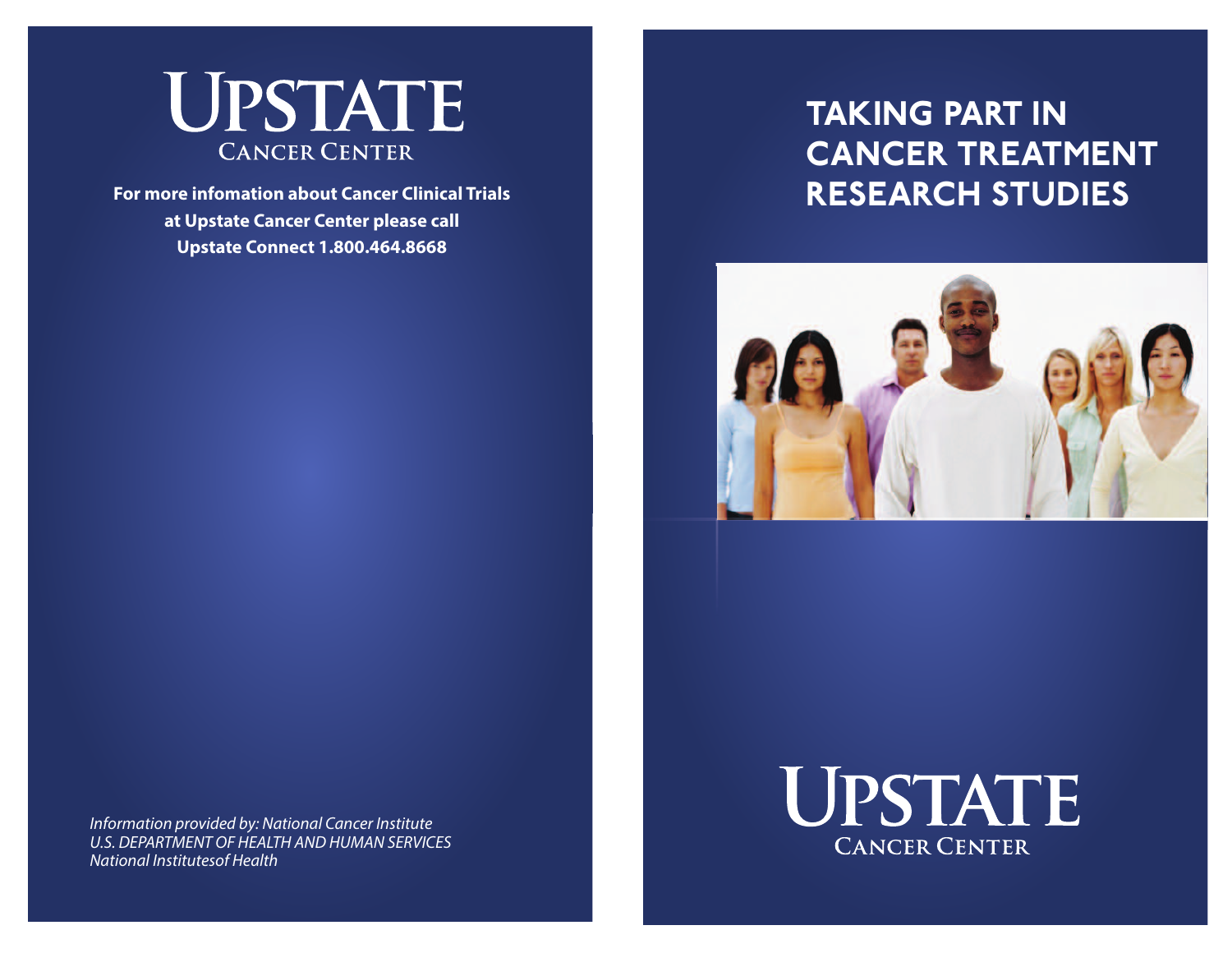#### **TAKING PART IN CANCER TREATMENT RESEARCH STUDIES**

If you have cancer, you may want to think about taking part in a clinical trial. Clinical trials are a treatment option for many people with cancer. This book explains cancer treatment clinical trials and gives you some things to think about when deciding whether to take part.

This booklet is for people with cancer, their family, and friends.

#### **INSIDE THIS BOOKLET**

| What Are Clinical Trials? 2                         |
|-----------------------------------------------------|
| <b>Clinical Trials Take Place</b><br>in Phases 3    |
| <b>Clinical Trials Follow Strict</b><br>Guidelines4 |
| Who Can Join a Clinical Trial?4                     |
| Randomization                                       |
| Patient Protection 7                                |
| Deciding to Take Part in<br>Clinical Trials  10     |
| Questions to Ask 11                                 |
| How to Find Clinical Trials 12                      |

## **WHAT ARE CLINICAL TRIALS?**

Clinical trials are research studies that involve people. They are the final step in a long process that begins with research in a lab and animal testing. Many treatments used today are the result of past clinical trials.

In cancer, clinical trials are designed to answer questions about new ways to:

- Treat cancer
- Find and diagnose cancer
- Prevent cancer
- Manage symptoms of cancer or side effects from its treatment
- This booklet focuses on cancer treatment studies. These studies are designed to answer questions about new treatments or ways of using existing treatments better. These trials test many types of treatments, such as new:
- Drugs or vaccines
- Ways to do surgery or give radiation therapy
- Combinations of treatments

#### Many treatments used today are the results of past clinical trials.

## **CLINICAL TRIALS TAKE PLACE IN PHASES**

For a treatment to become standard, it must first go through 3 or 4 clinical trial phases. The early phases make sure the treatment is safe. Later phases show if it works better than the standard treatment. You do not have to take part in all phases.

#### Phase I

Purpose:

- To find a safe dose
- To decide how the new treatment should be given
- To see how the new treatment affects the human body

Number of people taking part: 15-30

#### Phase II

Purpose:

- To determine if the new treatment has an effect on a certain cancer
- To see how the new treatment affects the human body

Number of people taking part: Less than 100

#### Phase III

Purpose:

• To compare the new treatment (or new use of a treatment) with the current standard treatment

Number of people taking part: From 100 to several thousand

#### Phase IV

Purpose:

• To further assess the long-term safety and effectiveness of a new treatment

Number of people taking part: Several hundred to several thousand

#### **CLINICAL TRIALS FOLLOW STRICT GUIDELINES**

The guidelines that clinical trials follow clearly state who will be able to join the study and the treatment plan. Every trial has a person in charge, usually a doctor, who is called the principal investigator. The principal investigator prepares a plan for the study, called a protocol, which is like a recipe for conducting a clinical trial.

The protocol explains what the trial will do, how the study will be carried out, and why each part of the study is necessary. It includes information about:

- The reason for doing the study
- Who can join the study
- How many people are needed for the study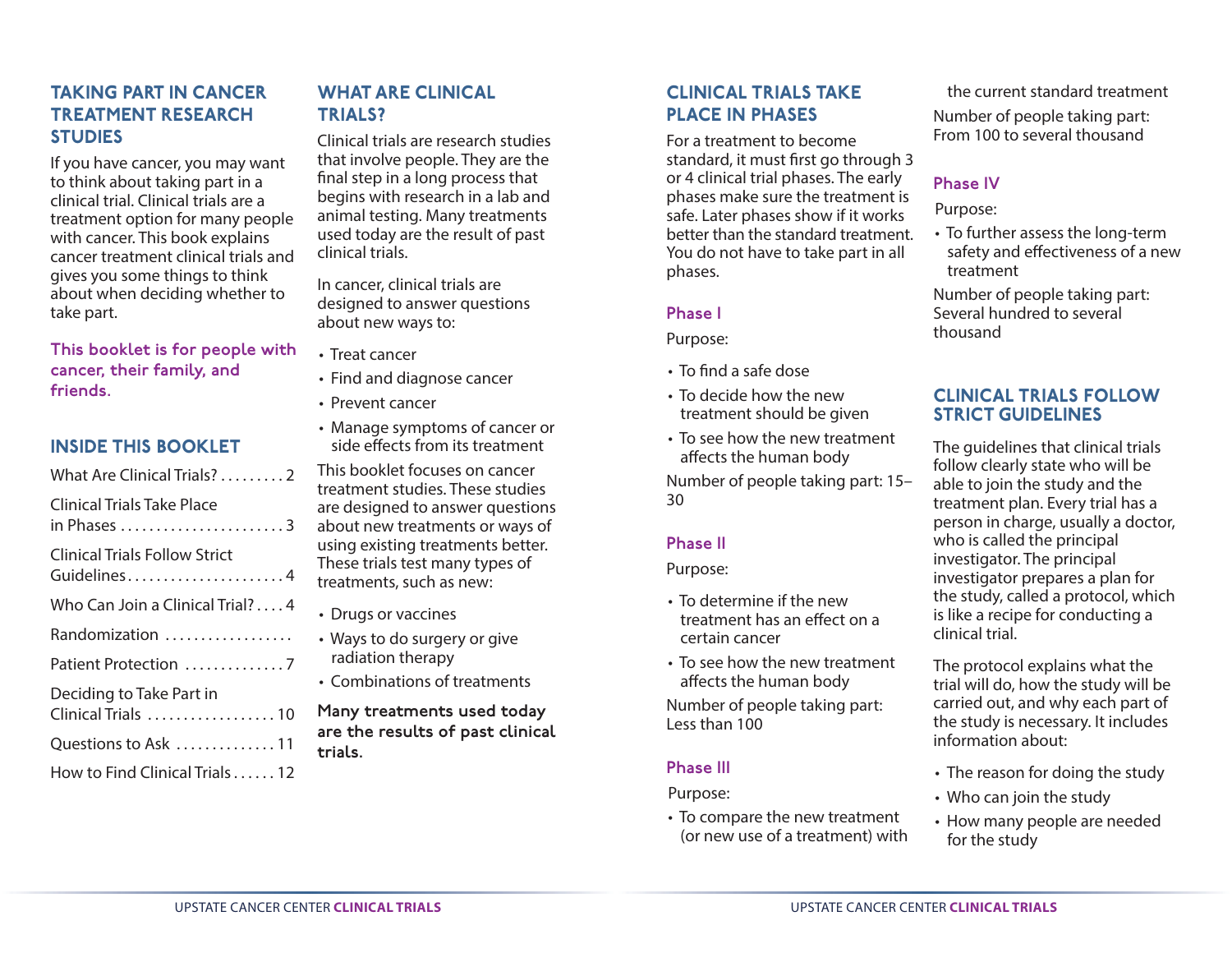- Any drugs they will take, the dose, and how often
- What medical tests they will have and how often
- What information will be gathered about them

#### **WHO CAN JOIN A CLINICAL TRIAL?**

Based on the questions the research is trying to answer, each clinical trial protocol clearly states who can or cannot join the trial.

#### Common criteria for entering a trial include:

- Having a certain type or stage of cancer
- Having received a certain kind of therapy in the past
- Being in a certain age group

Criteria such as these help ensure that people in the trial are as alike as possible. This way doctors can be sure that the results are due to the treatment being studied and not other factors.

## These criteria also help ensure:

## **safety**

Some people have health problems besides cancer that could be made worse by the treatments in a study. If you are interested in joining a trial, you will receive medical tests to be sure that you are not put at increased risk.

#### **accurate and meaningful study results**

You may not be able to join some clinical trials if you already have had another kind of treatment for your cancer. Otherwise, doctors could not be sure whether your results were due to the treatment being studied or the earlier treatment.

## **RANDOMIZATION**

Randomization is a process used in some clinical trials to prevent bias. Bias occurs when a trial's results are affected by human choices or other factors not related to the treatments being tested. Randomization helps ensure that unknown factors do not affect trial results.

**WWWWWW ranDOMiZaTiOn**



**COnTrOl inVEsTiGaTiOnal GrOUP GrOUP**

*In a randomized clinical trial, you will be assigned by chance to either a control group or an investigational group.*

Randomization is used in all phase III and some phase II trials. These trials are called randomized clinical trials.

If you participate in such a trial, you will be assigned by chance to either an investigational group or a control group. Your assignment will be determined with a computer program or table of random numbers.

- If you are assigned to the control group, you will get the most widely accepted treatment (standard treatment) for your cancer.
- If you are assigned to the investigational group, you will get the new treatment being tested.

Comparing these groups to each other often clearly shows which treatment is more effective or has fewer side effects. If you are thinking about joining a randomized clinical trial, you need to understand that there is an equal chance you will be assigned to either group. Neither you nor your doctor chooses which group you will be in.

## **WILL I GET A PLACEBO?**

A placebo is designed to look like the medicine being tested, but it is not active. **Placebos are almost never used in cancer treatment trials.** In some cases, a study may compare standard treatment plus a new treatment, to standard

treatment plus a placebo. You will be told if the study uses a placebo.

#### **PATIENT PROTECTION**

Federal rules help ensure that clinical trials are run in an ethical manner. Your rights and safety are protected through:

- Informed consent
- Careful review and approval of the clinical trial protocol by two review panels. These panels include:
- A scientific review panel
- An institutional review board (IRB)
- Ongoing monitoring provided during the trial by:
	- The IRB
- Data and Safety Monitoring Boards (DSMBs)
- Your research team

## **INFORMED CONSENT**

Informed consent is a process through which you learn the purpose, risks, and benefits of a clinical trial before deciding whether to join. It is a critical part of ensuring patient safety in research. During the informed consent process you learn important information about a clinical trial. This information can help you decide whether to join.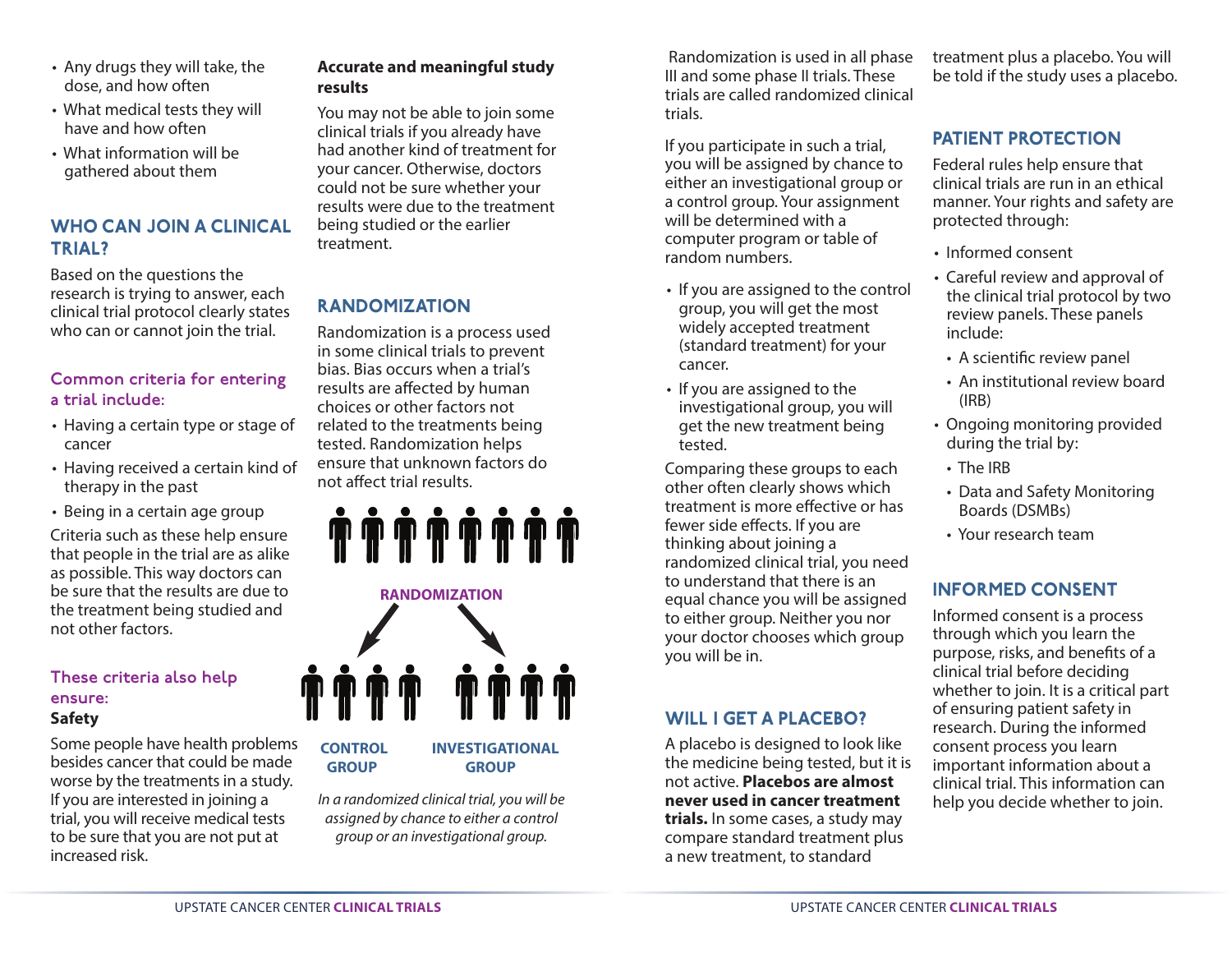**During the informed consent process, you learn important information about the clinical trial that can help you decide whether to take part.**

#### **The research team, which is made up of doctors and nurses, first explains the trial to you. The team explains the trial's:**

- Purpose
- Tests and procedures
- Treatment
- Risks and benefits

#### They will also discuss your rights, including your right to:

- Make a decision about participating
- Leave the study at any time

#### If you decide to leave the study, your doctor will discuss other treatment options with you.

#### **Before agreeing to take part in a trial, you have the right to:**

- Learn about all your treatment options
- Learn all that is involved in the trial—including all details about treatment, tests, and possible risks and benefits
- Discuss the trial with the principal investigator and other members of the research team

• Both hear and read the information in language you can understand

After discussing all aspects of the study with you, the team gives you an informed consent form to read. The form includes written details about the information that was discussed and also describes the privacy of your records. If you agree to take part in the study, you sign the form. But even after you sign the consent form, you can leave the study at any time.

Most clinical trials have to go through different types of review that are designed to protect all people who take part. These reviews are conducted by scientific review panels, Institutional Review Boards (IRBs), and Data and Safety Monitoring Boards (DSMBs).

## **SCIENTIFIC REVIEW PANELS**

This panel is made up of experts who review a clinical trial protocol before it starts accepting patients to make sure it is based on sound science. All clinical trials that are funded by the Government must go through this review. Many other clinical trial sponsors, such as drug companies, also seek expert advice on the scientific merit of their trial protocols.

## **INSTITUTIONAL REVIEW BOARDS**

This board also reviews a clinical trial protocol before it starts accepting patients. The board members make sure the risks involved in the trial are reasonable when compared to the possible benefits. They also closely watch the ongoing progress of the trial from beginning to end.

Federal rules require that each IRB be made up of at least 5 people. One member must be from outside the institution running the trial. IRBs are usually made up of a mix of medical specialists and members of the community.

Many include members from diverse careers and backgrounds. In most cases IRBs are located where the trial is to take place. Many institutions that carry out clinical trials have their own IRBs.

## **DATA AND SAFETY MONITORING BOARDS (DSMBS)**

For phase III trials, DSMBs monitor the trial to help ensure your safety. They may also be appropriate and necessary for certain phase I and II clinical trials. A DSMB is an independent committee made up of statisticians, physicians, and other experts.

The Board must:

- Ensure that any risks that come from being in the study are reduced as much as possible
- Ensure that the data are sound
- Stop a trial if safety concerns come up or as soon as its objectives have been met

## **DECIDING TO TAKE PART IN CLINICAL TRIALS**

Whenever you need treatment for your cancer, clinical trials may be an option for you. Choosing to join a clinical trial is something only you, those close to you, and your doctors and nurses can decide together. This section has information you can use when thinking about your treatment choices and making your decision.

#### Weighing the Pros and Cons

As with any treatment option, a clinical trial has possible benefits as well as drawbacks. You may want to discuss the following issues with your doctor and the people close to you.

#### Possible Benefits

• Clinical trials offer high-quality cancer care. If you are in a randomized study and do not receive the new treatment being tested, you will receive the best